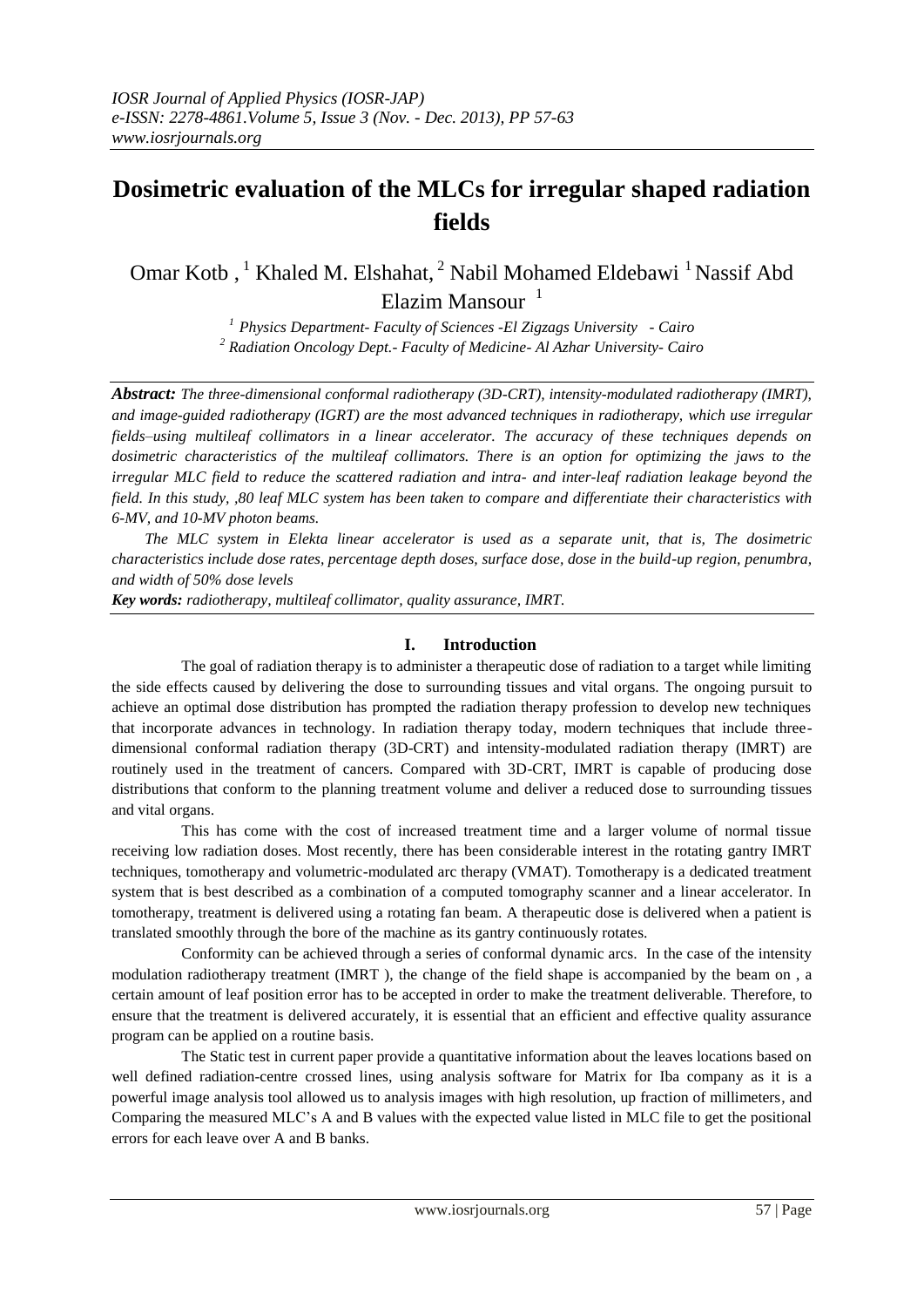# **II. Materials and Methods**

All the following equipment was from Elekta Systems,. A linear accelerator Elekta Synergy Platform , equipped with a 80-leaf MLCi, was used for IMRT Therapy. The treatment energy used was 6 MV and 10 MV photons beam . The MLC consists of 40 pairs of leaves of 1 cm covering fields up to 40 cm x 40 cm. The MLC is a computer controlled device consists of set of opposing leave pairs moving in the X jaws direction and fixed below it on two opposing carriages (banks). All these systems were interfaced with Mosaiq ( Radiation Oncology information system) .

ISOCHECK; Isocenter and Iba Blue 3D water phantom and and RW3 slab phantom, is tissueequivalent with a density of 1.04 g/cm<sup>3</sup>; its dimensions are 30 cm  $\times$  30 cm  $\times$  30 cm, , and a Pinpoint ion chamber .All equipment used is produced by Iba (Iba dosimetry company)

## **2.1 Dosimetric characteristics of MLC**

In current paper the dosimetric characteristics of multileaf collimators (MLCs) were evaluated for 6-MV and 10 -MV photon beams . The percentage depth dose, surface dose, dose in the build-up region, beam profile, flatness, symmetry, and penumbra width were measured using three field-defining methods: (i) "Jaw only", (ii) "MLC only", and (iii) "MLC+Jaw". Analysis of dose rate shows that the dose rate for "MLC only" field was higher than that for "Jaw only" and "MLC+Jaw" fields in both the energies.

### **2.2 Clinical Application for Prostates Case**

To create MLC fields of leaf position with different location that covers a wide range of clinical use, so that separate this wide range of fields to study it individually and take the advantage of MLC repetition in this separation for the study of reproducibility of the MLC.

### **III. Results and Discussion**

#### **3.1 Collimator Rotation Isocenter**

The mechanical rotational isocenter for the collimator axis should be confined to a sphere of  $\leq 1.0$  mm radius. Rotation of the collimator from 90° to 270° while observing the pointer run-out that verify the worst case run-out meets specification.



# **Beam Profile for small field Size : for MLci with Jaws and Jaws only**

**Fig ( 1 ) : Beam Profile for field size 1x1 cm <sup>2</sup> for MLCi with Jaws and Jaws Only**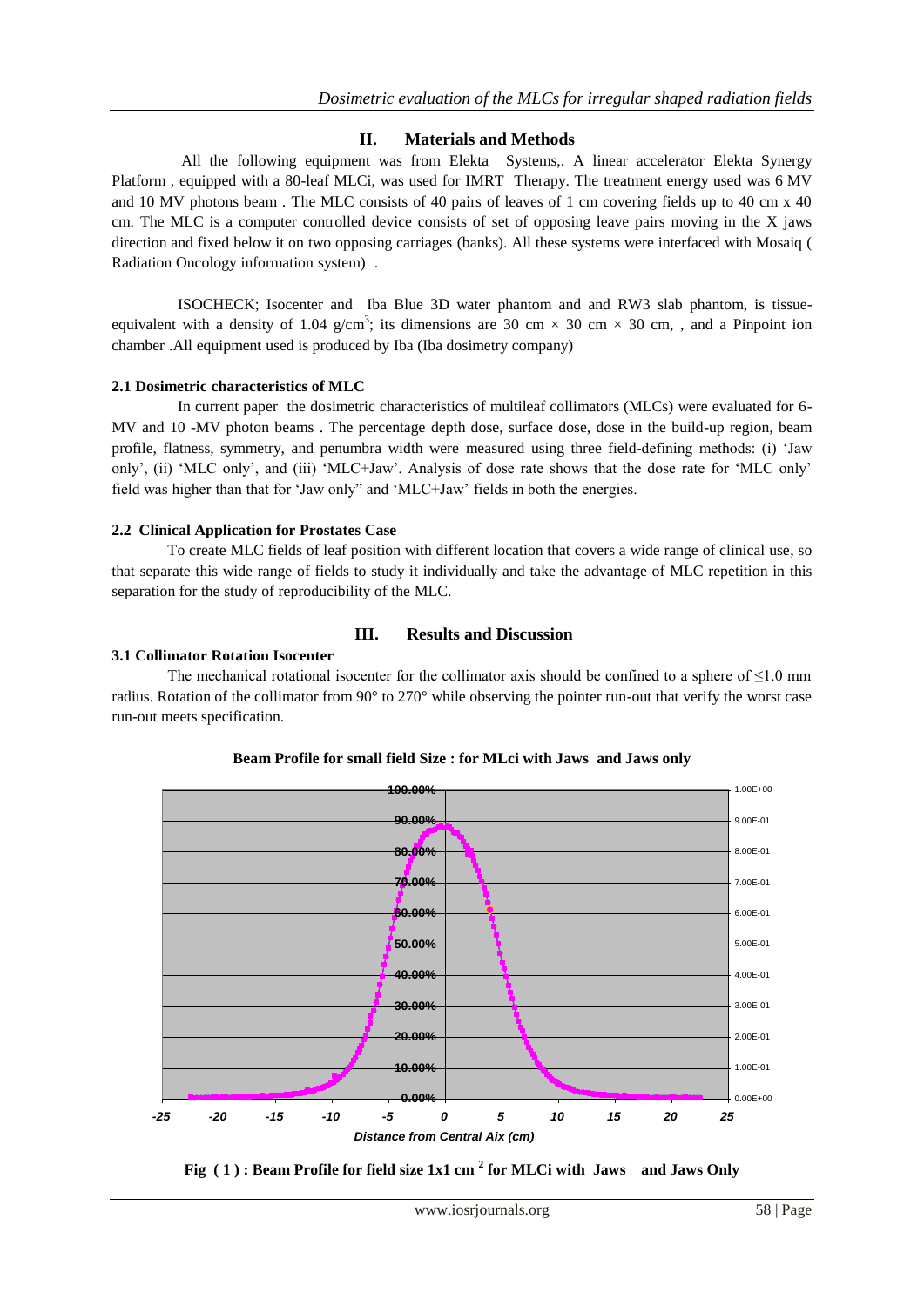



- The beam profiles were measured using 80 -leaf MLC system, for the square field sizes  $1\times1$  cm<sup>2</sup>,  $2\times2$  cm<sup>2</sup>,  $10\times10$  cm<sup>2</sup>, and  $20\times20$  cm<sup>2</sup> at dmax and 10 cm in the cross-plane orientation for the three field-defining methods mentioned in section D. The flatness and symmetry of the beam profiles were determined for the fields defined above; it was found that the flatness and symmetry were within 2.7% for both energies. The "width of 50% dose level" was measured and analyzed; it was observed that the width of the "MLC only" field was higher by 2 to 3 mm for 6-MV and 2 to 2.5 mm for 10-MV photon when compared with "Jaw only" and/or "MLC+ Jaw'



*Penumbra for 6MV Photon Beam for MLCi and Jaws*

**Fig. ( 3) : Penumbra Comparison Between MLCi and Jaws for 6MV photon Beam**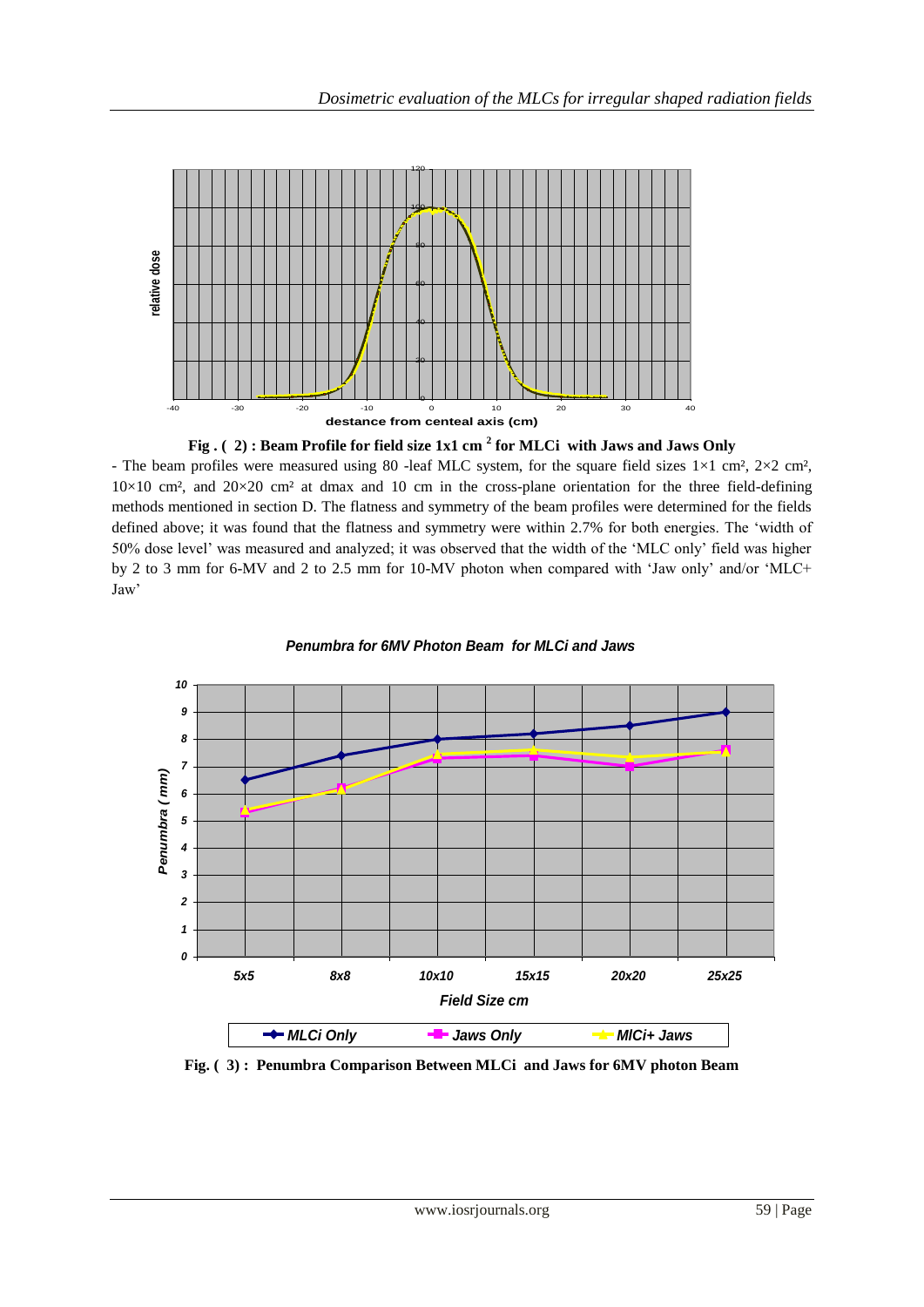

*Penumbra for 10 MV photon Beam for MLCi and Jaws*





Fig ( 5): Profile for 10 MV X- ray using Iba Matrix to check Energy and flatness before start Measured for Case.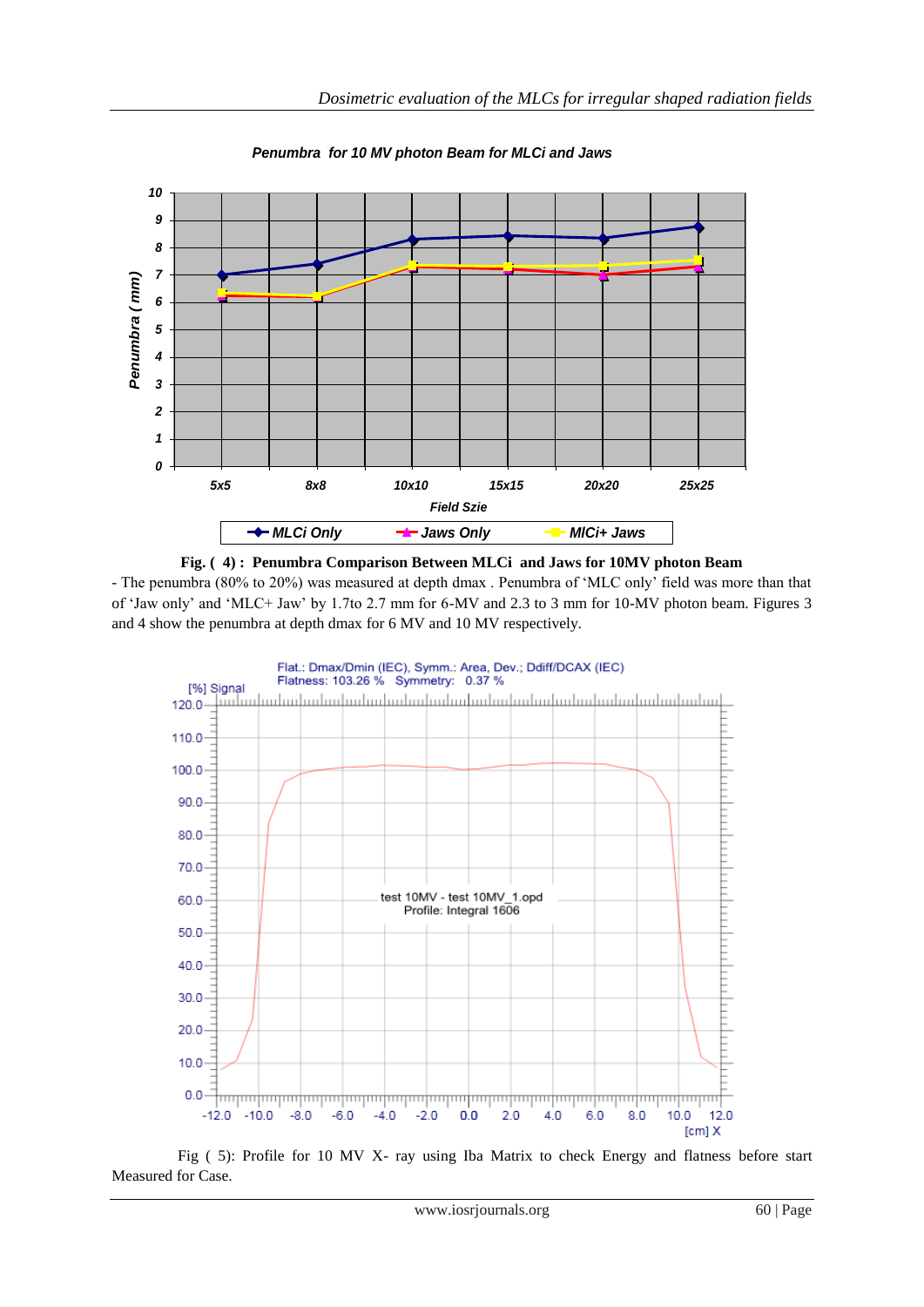IMRT is the delivery of radiation to the patient via fields that have non-uniform radiation fluence . The introduction of IMRT creates IMRT improves on the dose distributions achieved using 3D-CRT. 3D-CRT beams are fashioned with tight margins to conform to a target volume. A major limitation of 3D-CRT is that it is unable to account for indentations in the target where critical structures invaginate into the target volume. IMRT addresses this shortcoming of 3D-CRT in that IMRT offers great flexibility in sculpting the dose to complexshaped targets .

The complex shapes achieved using IMRT are made possible in that IMRT considers each radiation beam as multiple rays, or beamlets, and assigns different beam strengths to the individual rays. These beamlets treat small areas of tissue, called voxels, which are a cubic millimetre of space. The beamlets are designated to satisfy the predetermined dose specifications to the tumor site and surrounding normal tissues. By modulating both the number of treatment fields and the intensity within each field, there is a greater control of dose distribution around the target and the dose homogeneity within the target .



**IMRT for prostate Case as clinical Application:-**

**Fig ( 6) : Prostate plan and Fluence for some fields as example**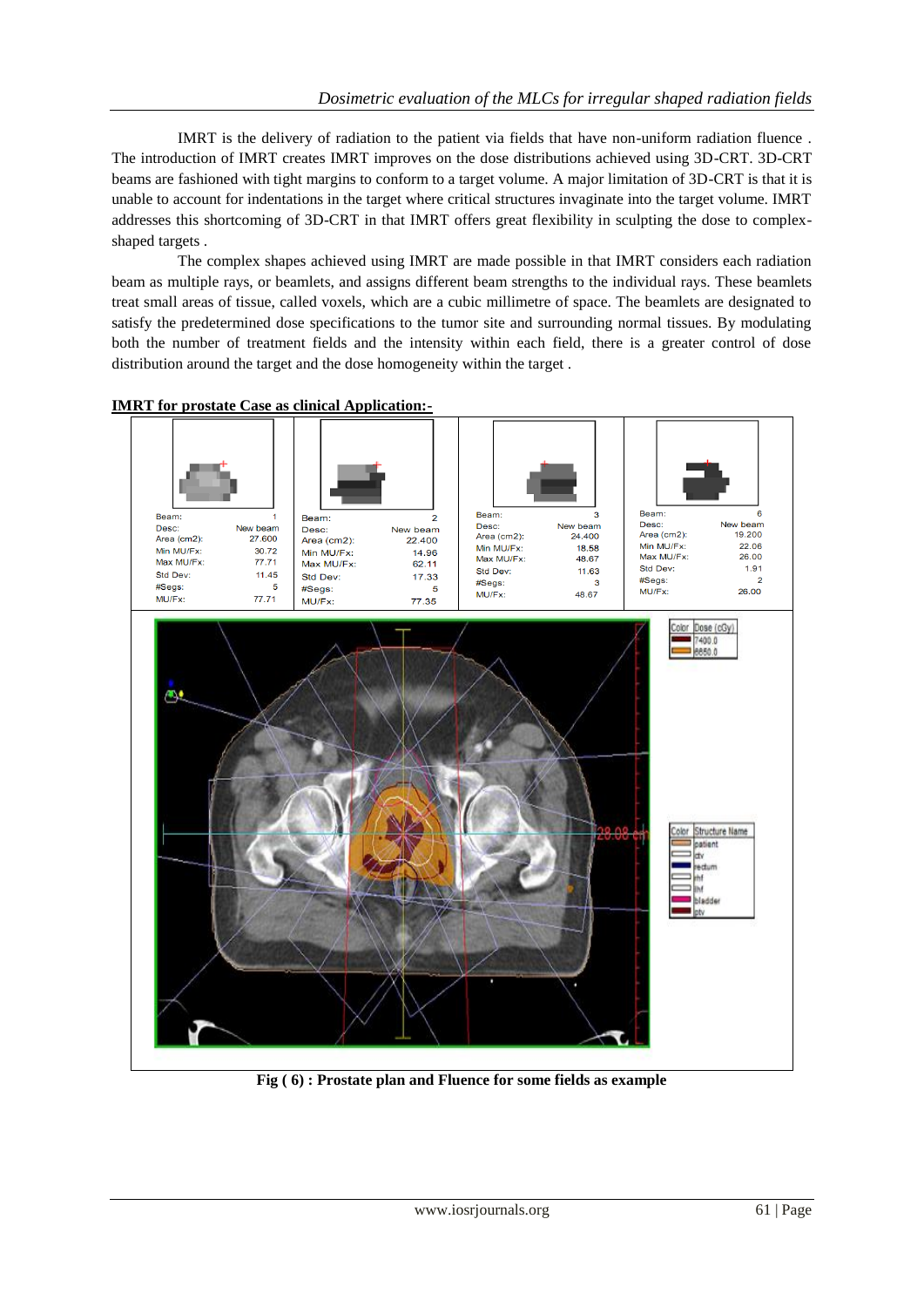

#### **Comparison between plan and Measurements for Prostate case**

**Fig (6): Comparison between Measured and plan data using treatment planning system and Match between tow profiles for Measured (Red color ) and Plan Profile ( Green one )**

#### **4. Conclusions**

This protocol was describing the quality assurance (QA) tests on the multileaf collimator (MLC) for IMRT techniques. QA tests were designed and used to simultaneously determine uncertainties associated with MLC for dose delivery errors

The dosimetric characteristics of the Elekta 80-leaf MLCi system were measured, compared, and analyzed using 6-MV and 10-MV photon beams. It was found that its characteristics were quite similar to those of the standard collimator (jaws) system and penumbra. Dose rate for 6-MV and 10-MV photon beams was higher for "MLC only" field than that for the other two field-defining methods. The PDD comparison shows that the surface dose and dose in the build-up region were more for "MLC only" fields. Beam profile analysis shows that the flatness and symmetry for both the systems were within 2.6%; the "width of 50% dose level" and penumbra were slightly higher for "MLC only" fields in both energies. The results of this study suggest that standard collimator jaws should be optimized to the irregular MLC field (i.e., MLC+Jaw) to minimize the surface dose, dose rate, penumbra, and dose in the build-up region.

#### **References**

- [1]. J. S. Webb□ The physical basis of IMRT and inverse planning Br J Radiol, 76, pp 678–689, (2003).
- [2]. J.C. Cash Changing paradigms: intensity modulated radiation therapy Semin Oncol Nurs, 22 pp. 242–248 (2006).
- [3]. M. N. Graves, A. V. Thompson, M. K. Martel, D. L. McShan, and B. A. Fraass, "Calibration and quality assurance for rounded leaf-end MLC systems," Med. Phys. 28, 2227–2233 (2001).
- [4]. A. Boyer, P. Biggs, J. Galvin, E. Klein, T. LoSasso, D. Low, K. Mah, and C. Yu, "Basic applications of multileaf collimators," AAPM Radiation Therapy Committee Task Group No. 50 Report No. 72,( 2001).
- [5]. J.M. Galvin, W. De NeveIntensity modulating and other radiation therapy devices for dose painting J Clin Oncol, 25 pp. 924–930 (2007).
- [6]. J. M. Galvin et al., "Evaluation of multileaf collimator design for a photon beam," Int. J. Radiat. Oncol., Biol., Phys. 23, 789–801 (1992).